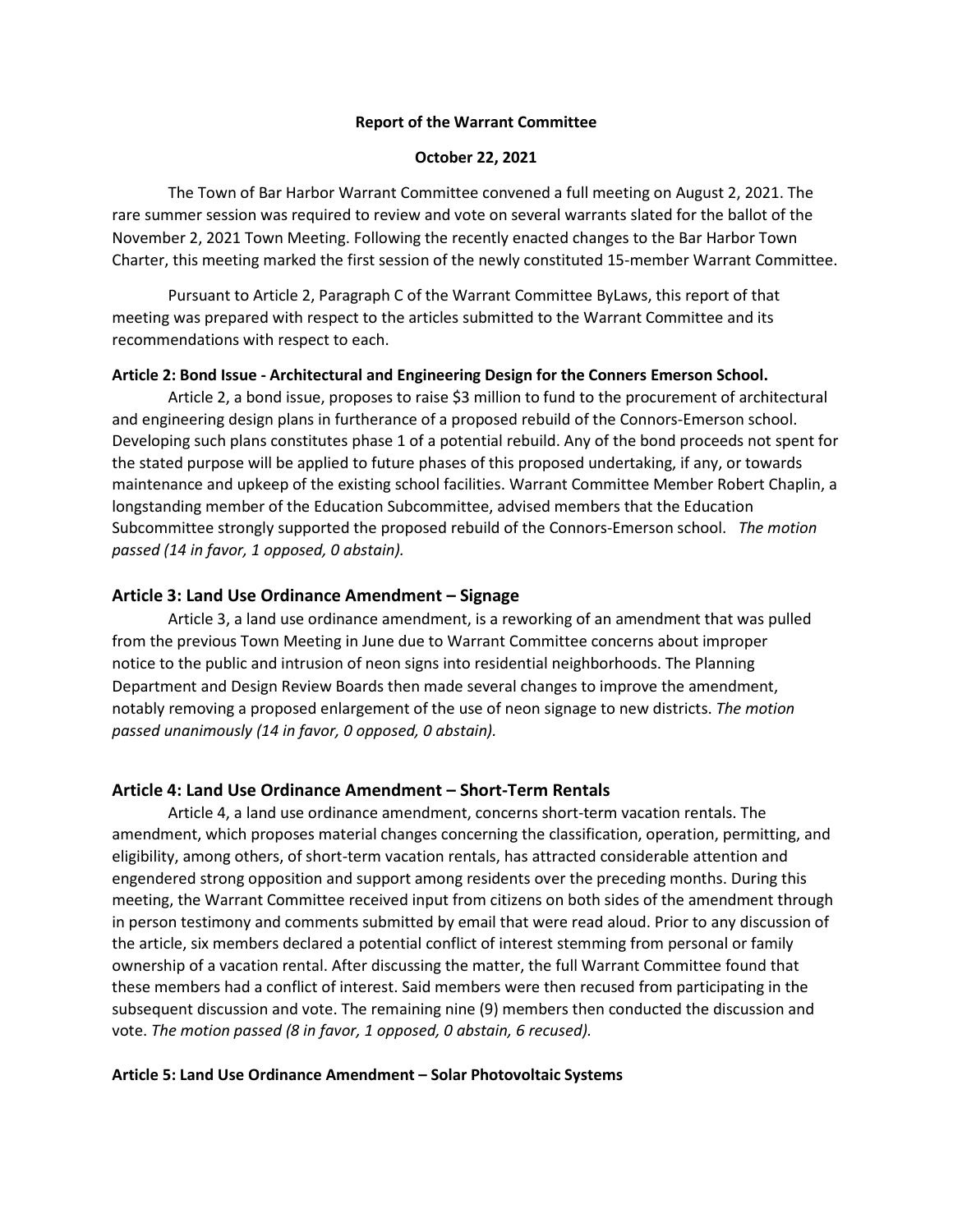Article 5, a land use ordinance amendment, concerns solar photovoltaic systems. Specifically, it proposes adding ground mounted solar PV systems as a "principal use". Such installations would not be subject to lot coverage requirements if they have vegetation growing under them. *The motion passed unanimously (14 in favor, 0 opposed, 0 abstain).* 

#### **Article 6: Land Use Ordinance Amendment – Bonus Dwelling Units**

Article 6, a land use ordinance amendment, calls for allowing construction of a second dwelling unit, a "bonus dwelling unit"-- attached or detached, on the same lot where only one single-family dwelling unit exists. A bonus dwelling Unit cannot be registered as a short-term rental or a vacation rental, and there is a maximum of one bonus dwelling unit per lot that is occupied by a single-family dwelling. Comments from members and the public in favor of Article 6 praised its potential to increase local housing stock and increase residential density, especially in outlying districts. Comments opposed to Article 6 cited concerns about compliance with the current Comprehensive Plan's intentions to limit development in certain rural districts. Of particular concern was the effect of multiple new residential wells on aquifers serving these areas and the adequacy of new or existing septic systems to handle the increased sewage and grey water from these new dwellings. One member strongly recommended that the town of Bar Harbor undertake enhanced regular monitoring of the aquifer and inspection of septic systems if the article is approved by voters. The motion passed (11 in favor, 2 opposed, 1 abstain).

## **Article 7: Land Use Ordinance Amendment – Nonconformity**

Article 7, a land use ordinance amendment, corrects an error of omission where the words "in any shoreland district" were unintentionally left out of a previous land use amendment. This error created a loophole where property owners town-wide are able to split conforming lots and nonconforming lots of record even when it results in the creation or the increase of nonconformity beyond the shoreland districts, which was never intended. Under this amendment, only in the shoreland districts, not town-wide, would two or more principal uses or structures located on a nonconforming lot of record could be sold separately. This is consistent with the Mandatory Shoreland Zoning. *The motion passed unanimously (14 in favor, 0 opposed, 0 abstain).* 

## **Article 8: Land Use Ordinance Amendment - Accessory Dwelling Units**

Article 8, a land use ordinance amendment, calls for deleting the definition of accessory dwelling unit because, as defined, there are no benefits or incentives to being permitted as an accessory dwelling unit, instead of a dwelling unit. It would also delete the use from all districts where it is listed. In 2006, the town voted to approve an amendment "Weekly Rentals." The amendment created and defined a new use "Dwelling Unit, Accessory" and allowed it in certain districts. The amendment allowed homestead exemption properties to have a weekly rental plus one accessory dwelling unit. On June 14, 2011, the town voted to approve another amendment "Vacation Rentals." It resulted in the removal of all references to "Homestead exempt" and "Non-homestead exempt" properties but it did not remove the definition of "Dwelling Unit, Accessory," or any of the districts where it was being allowed which were part of the original (2006) weekly rental amendment. *The motion passed unanimously (14 in favor, 0 opposed, 0 abstain).* 

## **Article 9: Land Use Ordinance Amendment - Appendix A, Historic Properties**